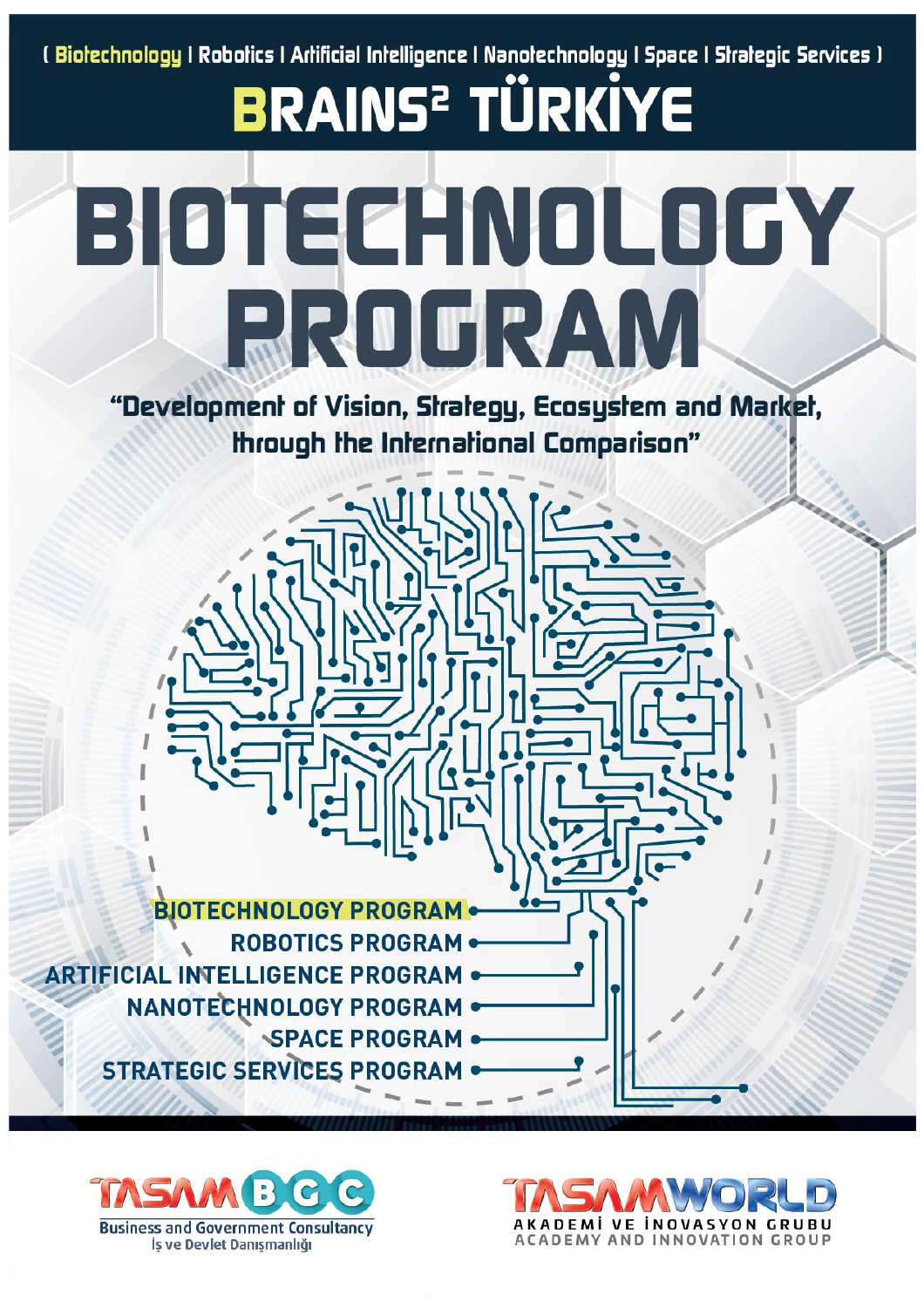**BRAINS?** ( Biolechnology | Robolics | Arlificial Inlelligence | Nanolechnology | Space | Strałegic Services |

### OTECHNOLOGY **PROGRAM**

**( Biotechnology | R**obotics **| A**rtificial **I**ntelligence **| N**anotechnology **| S**pace **| S**trategic Services **)**

### **BRAINS<sup>2</sup> TÜRKİYE\* BIOTECHNOLOGY PROGRAM**

**"Development of Vision, Strategy, Ecosystem and Market, through the International Comparison"**

**-------------------------------------------------------------------------------------------------------------------------------- \* BRAINS<sup>2</sup> TÜRKİYE** is a brand/initiative with multi-programs based in Turkey which develops market, ecosystem and capacity in the '**Biotechnology**', 'Robotics', 'Artificial Intelligence', 'Nanotechnology', **'**Space' and 'Strategic Services' fields. The programs planned through identical visions and strategies for each main fields which transforms the new business models and multidimensional power distribution in the global economy, are implemented under the common title of **BRAINS<sup>2</sup> TÜRKİYE.**

**--------------------------------------------------------------------------------------------------------------------------------**

### **VISION** (DRAFT)

Biotechnology is an interdisciplinary field which contains the research, development and production processes of products with economic value by the using living materials. Due to recent developments in genetic techniques; the transfer of genetic materials between organisms and the existence of organisms which are suitable for the production and optimization of new metabolites with commercial importance have accelerated the applications in this field.

As the biotechnology aims to understand, intervene, change and direct the functions of human, animal and plant cells; various techniques and processes are used in this field. Thus, it is possible to produce new products which are not produced by microorganisms which are genetically manipulated in order to gain the desired specifications. The importance of these products with high economic value increases the importance of the related studies. Developments in biotechnology and molecular biology are very important for the fields such as environment & energy and food production.

Biotechnology is also defined as the methods which are used to apply genetic modification on plants, animals and microorganisms or to obtain new organisms through applying technology in natural sciences in order to treat living creatures or to develop products for industrial use. The biotechnology where natural sciences such as cell and tissue biology culture, molecular biology, microbiology, physiology and biochemistry are used mutually with the engineering branches such as genetics, machinery, electronics and computers; covers all studies performed by using DNA technology in order to develop plants, animals and microorganisms, and to obtain materials or products which cannot be found naturally or found very rarely.



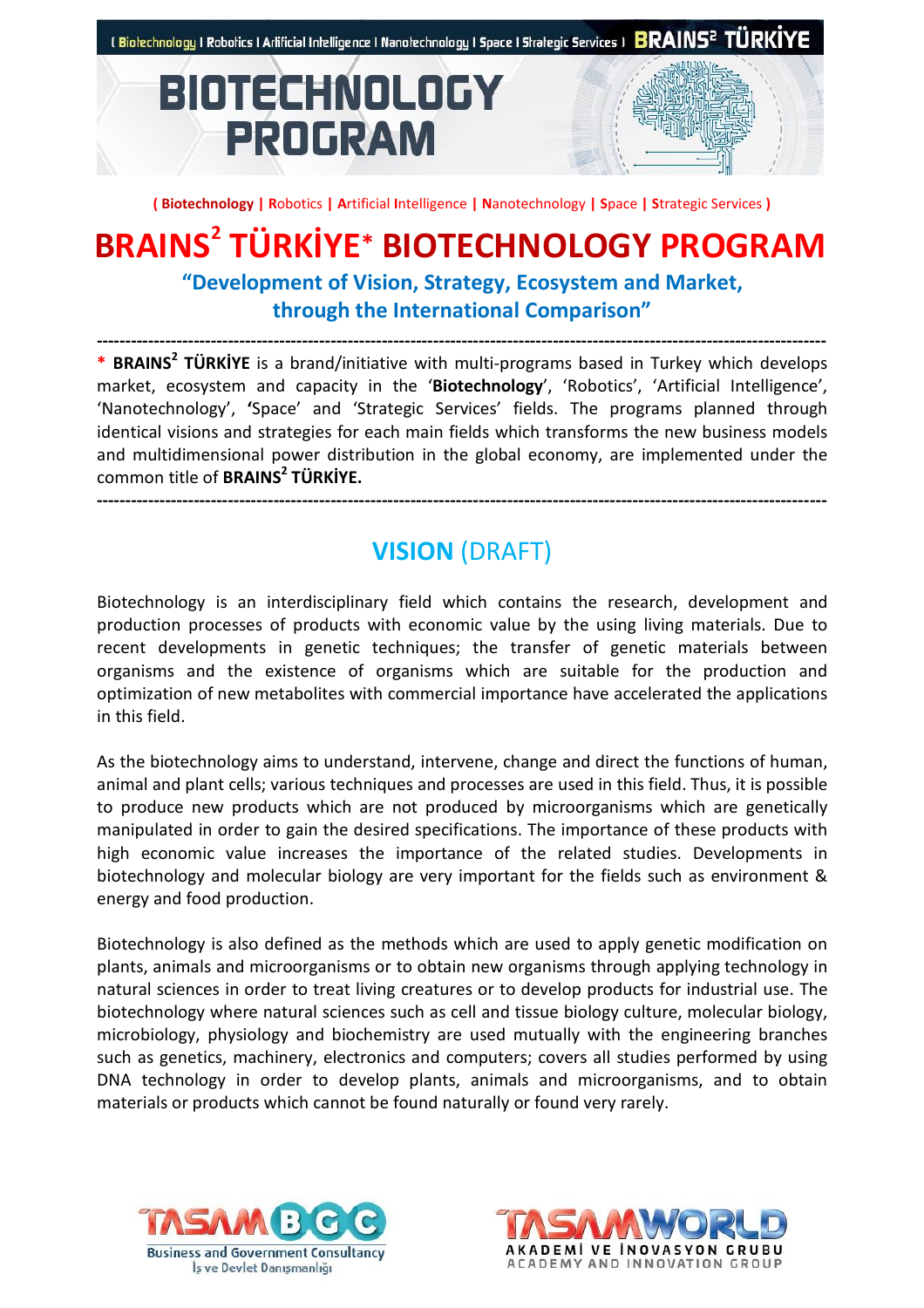### BIOTECHNOLOGY **PROGRAM**

Biotechnology, which differs from other technologies through creating its own demand as it transforms basic inventions into useful commercial products in a short time, has a very wide activity field such as protein and hormone production for human health; production of vitamins, antibodies and antibiotics; purification of organism enzymes and biomolecules which live in difficult conditions and their usage in industry; production of new vegetable and fruit; elimination of harmful genes in humans; production of vaccines, pesticides, medicinal plants; even the production of artificial organs and tissues to replace damaged or non-functioning organs and tissues. The global market shares of biotechnological products are as follows; 77% in food industry, 12% in antibiotics industry, 7% in medicine and 3% in agriculture.

The biotechnological applications which covers many fields in our daily life, are classified with sub-sectors by considering fields of activity through assigning the colors codes such as "Red" (health and diagnosis), "blue" (water and sea), "yellow" (food and nutrition), "green" (agriculture and environment), "brown" (irrigation and desert), "white" (industry and R&D), "gray" (fermentation and bioprocess), "gold" (bioinformatics and nano-biotechnology), "black" (bio-terrorism and bio-crime).

The vision of Turkey is determined as "to take place among the leading countries of the world through increasing the technological knowledge level and value added production in the field of biotechnology" through taking opinions of the responsible and related public institutions beside the universities and non-governmental organizations which bear responsibilities within the scope of Turkey's Biotechnology Strategy and Action Plan; and the general purpose is determined as "to improve our R&D and innovation ecosystem capacity in biotechnology field, to make our country an attraction center which develops technology and which produces innovative, value added and suitable products towards global competition".

The below given three sub-objectives are determined in the strategy for the "health biotechnology", "agricultural biotechnology" and "industrial biotechnology" fields: 1) To develop a health biotechnology sector which develops, produces and exports high value-added and innovative products such as bioactive molecules, drugs, systems, tissues and organs; which is qualified and compatible with international standards and which has qualified researchers, technological infrastructure and which has reached international competitive capacity, which is integrated with the world and which complies with regulations and ethical rules. 2) To develop and produce innovative products and to create and industrial scale structure which adopts green production through efficient use of genetic resources of Turkey created by the biodiversity and the recyclable resources. 3) To become a country which focus on R&D studies in order to develop biotechnological techniques and practices through considering the risks in terms of environment and human health in the agricultural sector and which applies the biosafety criterion effectively regarding the produced products through utilizing advanced technology by considering international developments.



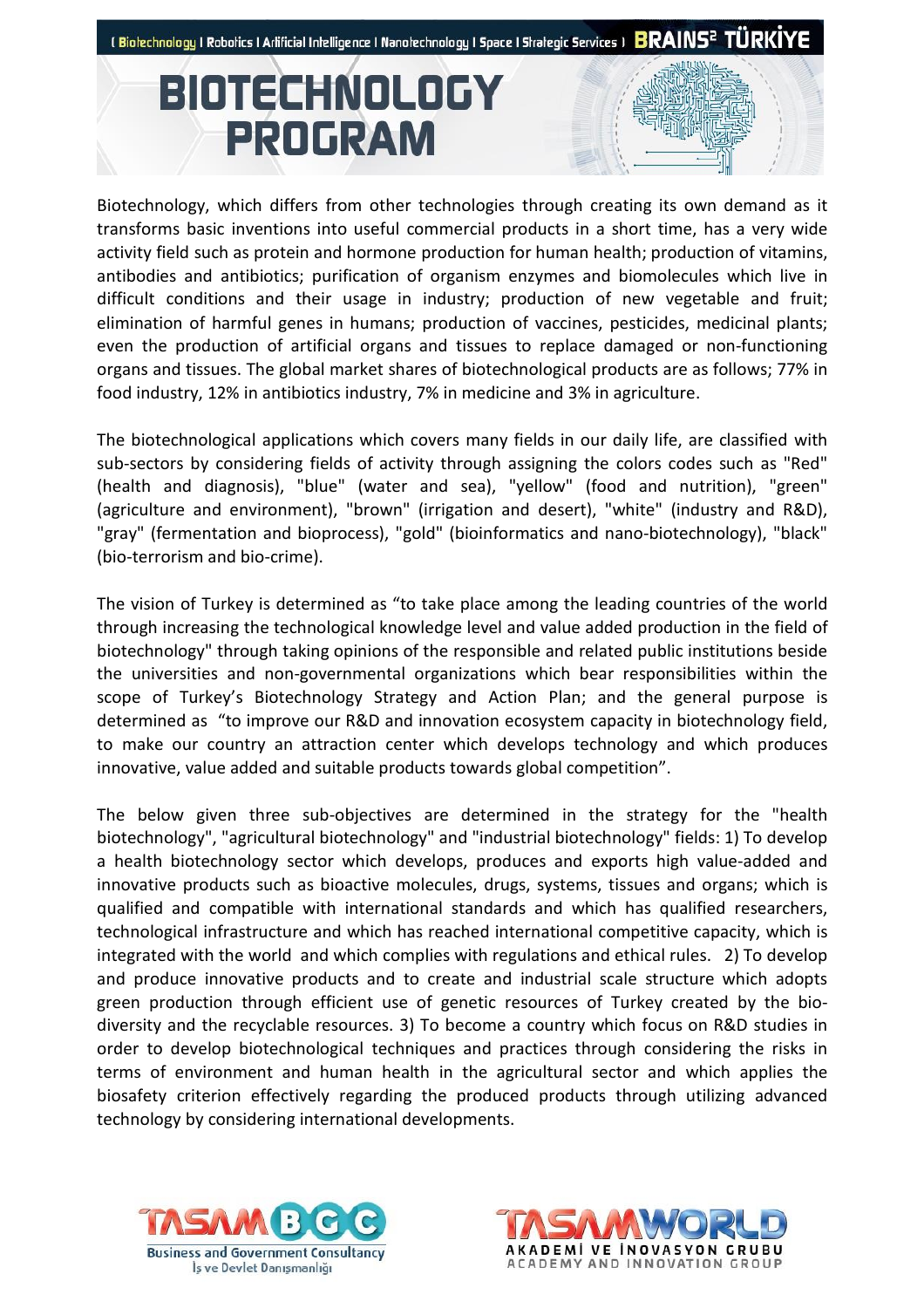

The objectives within the scope of the action plan are as follows respectively; "To Perform Legal and Administrative Arrangements", "To Improve Technical Infrastructure", "To Improve Production Infrastructure", "To Improve Health Biotechnology Sector", "To Improve Industrial Biotechnology Sector", "To Improve Agricultural Biotechnology Sector".

Even many European countries – same like Turkey - has kept the distance against the biotechnology for a long time because of the negative reputation of GMOs, the "Bio-economy" which represents trade activities on biological systems in the free market is ascending in Europe. Bio-economy is based on mainly agriculture and animal farming sectors beside chemistry, health, medicine, cosmetics, energy and many other sectors. The current volume of the bioeconomy in Europe is over 1.5 trillion Euros.

According to the "Biotechnology Sector Innovation System" report of Turkey Technology Development Foundation; as the USA lead the global biotechnology, volume of bio-economy is 100 billion \$ as the share of agriculture is 76 billion \$ in USA, the volume of bio-economy in Canada 87 billion \$. Israel, Ireland, South Korea, China, Singapore and India have taken a competitive position in this field within last years. While the yearly growth rate of biotechnological sector was calculated as 17% in developed countries since the beginning of the century, this figure has reached 36% in developing Asian countries. Venture capital funds are allocated towards "Biotechnology" which is determined as a strategic sector in these countries, and the programs towards training qualified specialists are featured and legal arrangements are applied to facilitate for such trainings.

**This new ecosystem, which is still considered in infancy period, currently offers a huge market on this scale - which has no matured competition and provides many new opportunities - as it creates new markets with the volume of tens of billion dollars for SMEs, main contractors and technology companies, and continues to grow through many technological developments and private sector initiatives.**

Our country has no specific road map in the field of Biotechnology even though a Biotechnology Specialization Commission was established within the scope of the 7th Development Plan. It is very hard to find proper market data. If we assume that the industrial biotechnology consists of companies which develop products from biological raw materials by using enzymatic/microbial transformations techniques; we can say that our bio-economy has grown regarding the enzymes, bread yeast, starter cultures, green chemicals, biomaterials, bio-preparations, biofuels, vaccines, natural intermediates, environmental technologies etc. In recent years, studies related with this sector have been increasing especially in universities and the biotechnology initiatives have increased significantly through the increasing interest of the private sector. It is very important for Turkey to support the existing and new initiatives through preparing a strong program and road map in order to increase the it's' share in the world bioeconomy.



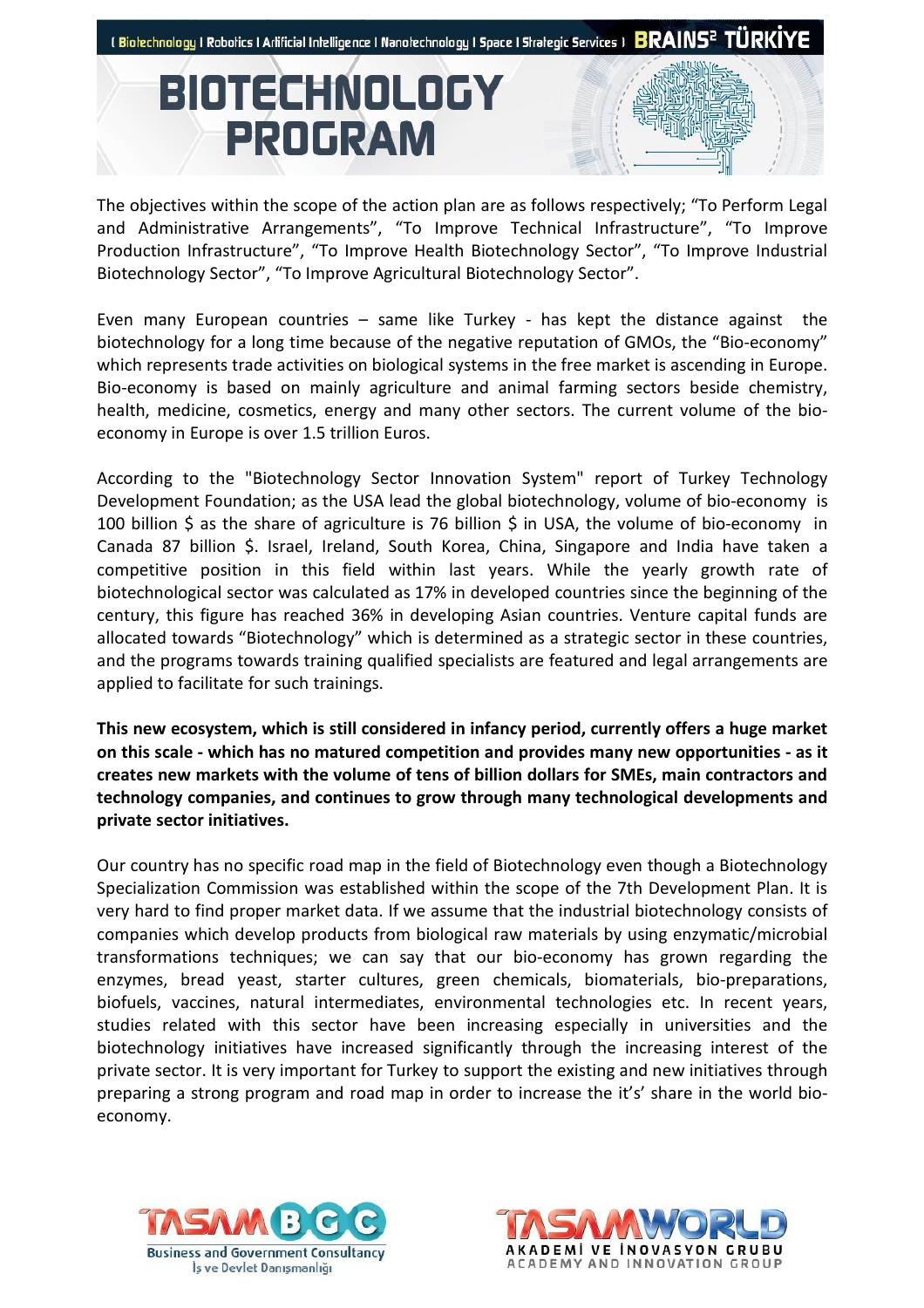### BIOTECHNOLOGY **PROGRAM**

**BRAINS<sup>2</sup> TÜRKİYE Biotechnology Program** will analyze which Biotechnology fields would provide highest potential for future growth and which benefits can be gained from this growth by the Turkish Biotechnology sector, through considering Turkey's available strength and potential both in academic and industrial sectors.

Upon determining the industrial fields together with their sizes and scales as a result of the studies performed towards discovering the idle potential of Biotechnology industry in order to find the most reasonable and promising interests for the **National Biotechnology Sector** and to increase the efficiency of the private and public sector; such determined industrial fields shall be considered as the sectors which might have the strongest contribution to the competitiveness of the country, the efficiency of the economy and the welfare of the nation.

**BRAINS<sup>2</sup> TÜRKİYE Biotechnology Program;** aims to provide "Biotechnology Strategy" options to Turkey and to be one of the leading stakeholders in the field of Biotechnology in Turkey through asking the right persons **\*\*** the right questions**\*\*\***.

The purpose of the program includes: "Connecting the global trends with local needs" through the contributions of Turkish experts in ; bringing the Biotechnology experts in Turkey and to utilize the output of such meetings and knowledge for the benefit of the Country; preparing an environment for events to strengthen the connections between the expert community; **contributing Turkey's commercial position in the market which grows rapidly, determining the products which Turkish companies are capable to produce and which potential customers to which Turkish companies are capable to serve depending on the capability analysis and the potential of the markets, in order to contribute the Turkey's biotechnology capacity, ecosystem and market development.** 

**BRAINS<sup>2</sup> TÜRKİYE Biotechnology Program;** will match the products and customers in accordance with the domestic and global position of the Turkish companies through analyzing the capabilities of the leading Turkish companies while finding answers regarding where our country should be positioned in that sector.

Within the scope of this Program; the multidimensional specific studies and activities which comparatively examines the Biotechnology Strategies/documents and markets of the countries such as US, Russian Federation, China, France, Germany and Japan, and in which the ideal strategy option for Turkey is presented shall be analyzed.



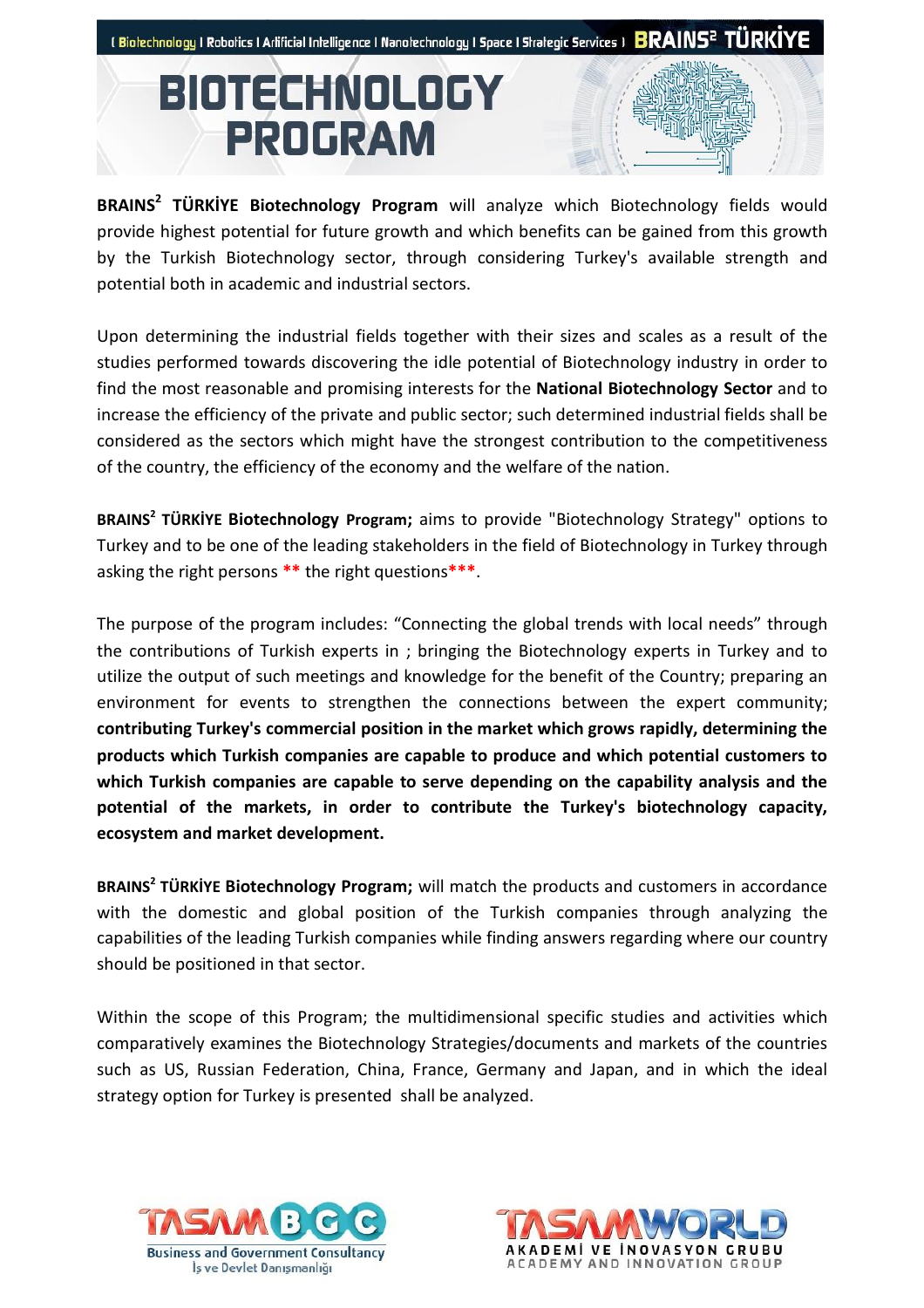( Biolechnology | Robolics | Arlificial Inlelligence | Nanolechnology | Space | Strałegic Services | **BRAINS?** 

### OTECHNOLOGY **PROGRAM**

### **Main Theme**

**Development of Vision, Strategy, Ecosystem and Market through the International Comparison** 

### **Sub-Themes**

**Development/Inventory of Biotechnology R&D Biotechnology Sources Ecosystem Biotechnology Governance and Regulation Biotechnology Human Resource Biotechnology and Security Sectorial Analysis and Classification of Global Biotechnology Market Analysis of Leading Turkish Firms and Product Matching Cooperation and Competition through International Comparison Diplomacy of Biotechnology**

### **STRATEGY** (DRAFT)

### **To develop social awareness towards Biotechnology**

- **-** To increase the awareness of youth about the professions of future and to forward them towards these professions
- **-** To increase awareness about biotechnology
- **-** To develop forecasting approaches for sub-branches of such professions

### **Planning the Workforces and Professions of Future**

- **-** Detailed assessment of the workforce and professions of future towards finding out the skills required for these professions
- **-** To determine the professions for biotechnology industry and to plan alternative education and employment fields for the people who want to be qualified for this profession
- **-** To develop the occupational skills of the people who will develop and support products/services by using the "biotechnology" which will be needed by the labor market in the near future.



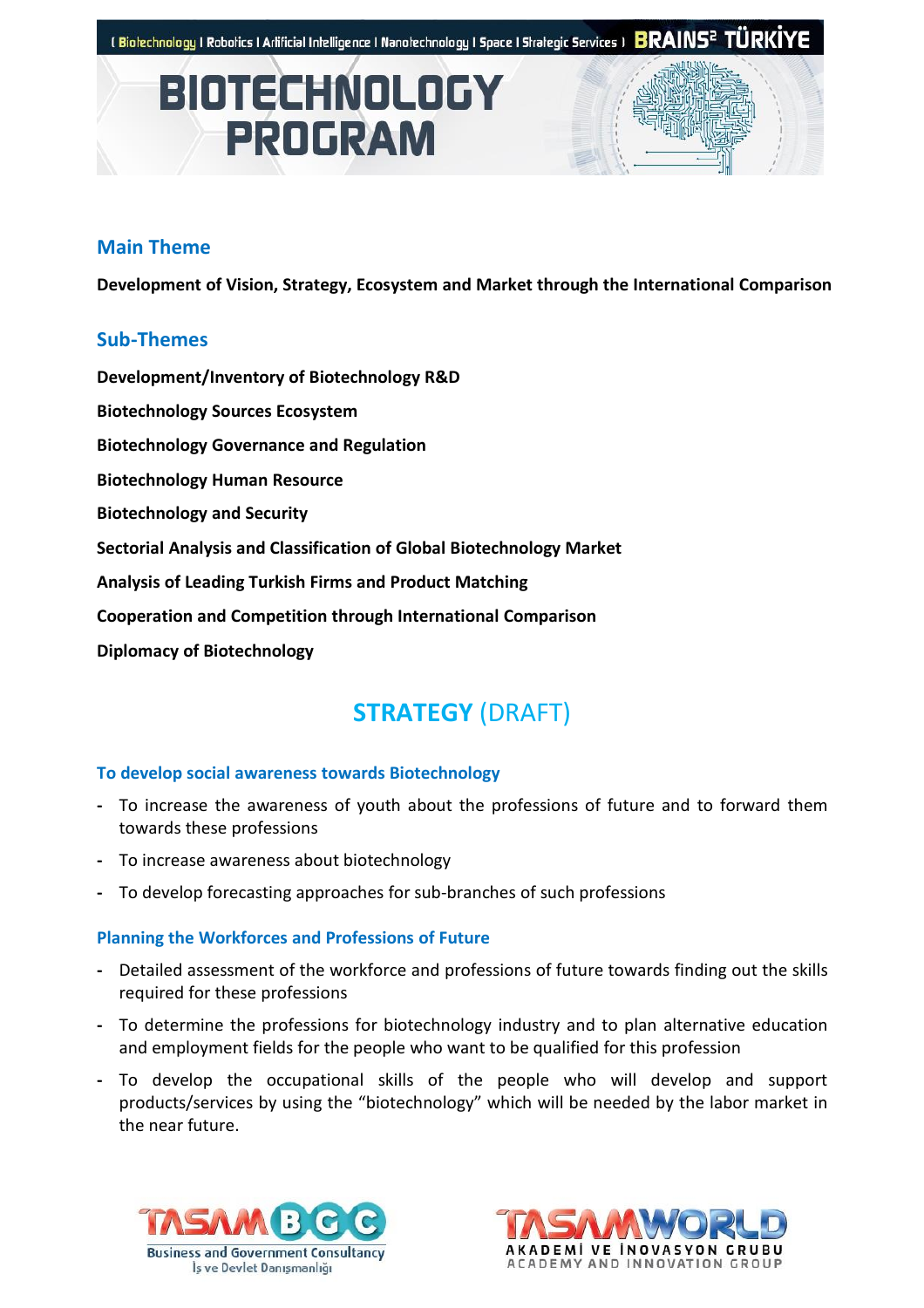

### OTECHNOLOGY **PROGRAM**

### **Focusing on the Use of Biotechnology in Defense and Security Fields**

- **-** To establish a center where institutions and individuals from all over the country can apply for the implementation of education and information activities towards "Biotechnology"
- **-** As the center to be established will have a crucial importance for achieving the development in a better way, it shall be established as an institute where orienting and sector based trainings can be provided.
- **-** To provide R&D funds and facilities for primary topics determined for researchers in this center which will be supported by the government or authorities.

### **Focusing on Usage of Biotechnology in Education**

- **-** To lead the establishment of a biotechnology -focused "data collection policy" for the stakeholders in education
- **-** To contribute the development of products/services which will support the teachers at preparation, process and evaluation of Biotechnology-themed content during the teaching activities.
- **-** To collect data about the individual learning for personalization of education on every aspect of the development of Biotechnology

### **To Arrange Trainings to Train Experts in Biotechnology**

- **-** To provide trainings in order to ensure development of products/services (for experts in physics, chemistry, computer, electronics, machinery, biomedical engineering and information technologies) by using Biotechnology
- **-** To provide trainings on topics for training assistant and intermediate personnel required for the development of tools and materials which will be used by the specialists in the sub-fields of biotechnology.
- **-** To create awareness among the researchers in universities about the biotechnology applications
- **-** To contribute arrangement of the curriculum to include sector-based use of biotechnology applications especially at the undergraduate degree of the universities.
- **-** To provide trainings for researchers from different disciplines (health, law, education, fine arts, etc.) to ensure them to use Biotechnology and outcomes in their researches.
- **-** To arrange informative studies on Biotechnology application areas
- **-** To provide trainings for entrepreneurs about the Biotechnology applications



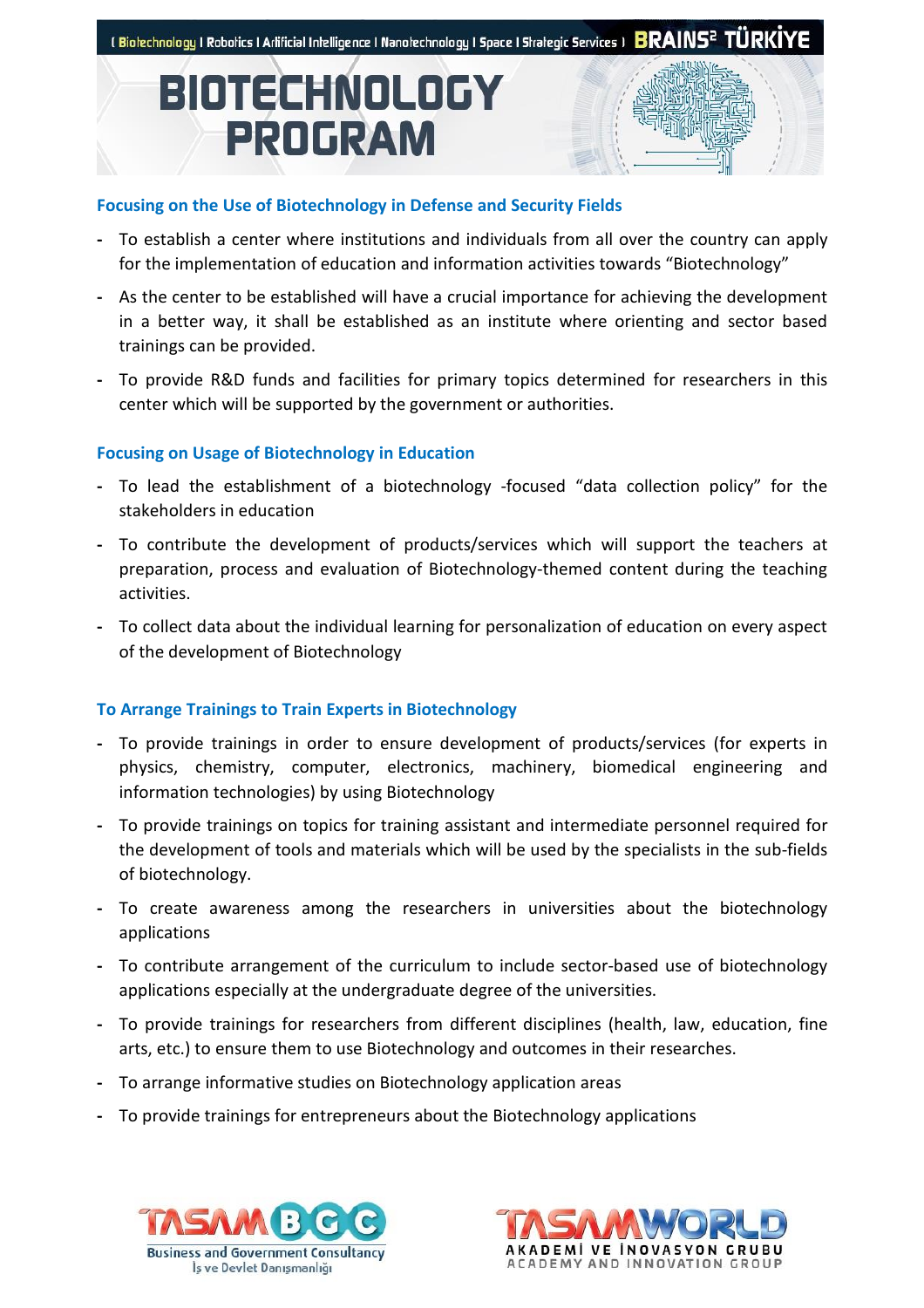

### OTECHNOLOGY **PROGRAM**

#### **Sectorial Review and Classification of Global Biotechnology Market**

- To divide the global Biotechnology market into sectors, and to determine the market potential for the future through analyzing the related global markets and customers
- To analyze and classify the R&D, education, application, software, hardware, production, service etc. sub-sectors in the Biotechnology market mainly for the **Agriculture and Food Processing** [Plant Breeding Technology, Animal Breeding Technology, Functional Food Products, Food Diagnosis and Safety], **Wood Processing and Pulp Production** [Enzymes in Pulp and Paper Industry], **Chemical Industry** [Bio Based Chemicals], **Environmental Technologies** [Bio-remediation], **Energy Industry** [Bio-energy], **Health Care** [Therapeutic Products, Diagnosis, Drug Invention Technologies, Bio-processing], **National Security** [Bio Defense].

#### **Analysis of Turkish companies that will lead the sector and product matching**

- To determine in which sectors of this market Turkey would be a significant actor
- To determine the leading companies for these sectors
- To determine the competent universities and institutions regarding R&D studies towards these sectors
- To determine the required certificates and processes for the market
- To determine the products which can be produced by these companies
- To match the products and leading companies which are determined for these sectors

### **Informative Studies for Adaptation of the Biotechnology in the Social Life and Industry**

**-------------------------------------------------------------------------------------------------------------------------------**

**\*\* Right Persons**

It is also very important for achieving the goal of this program to ask right questions as well as asking the right questions to the right people. It shall be ensured that the ecosystem shall include all stakeholders in order to analyze the global trends accurately and to determine the right options for Turkey. Therefore, it is a priority to ensure the inclusion of the representatives of the private sector, who create and experience this transformation, besides ensuring all stakeholders such as academicians, public and non-governmental organizations etc.